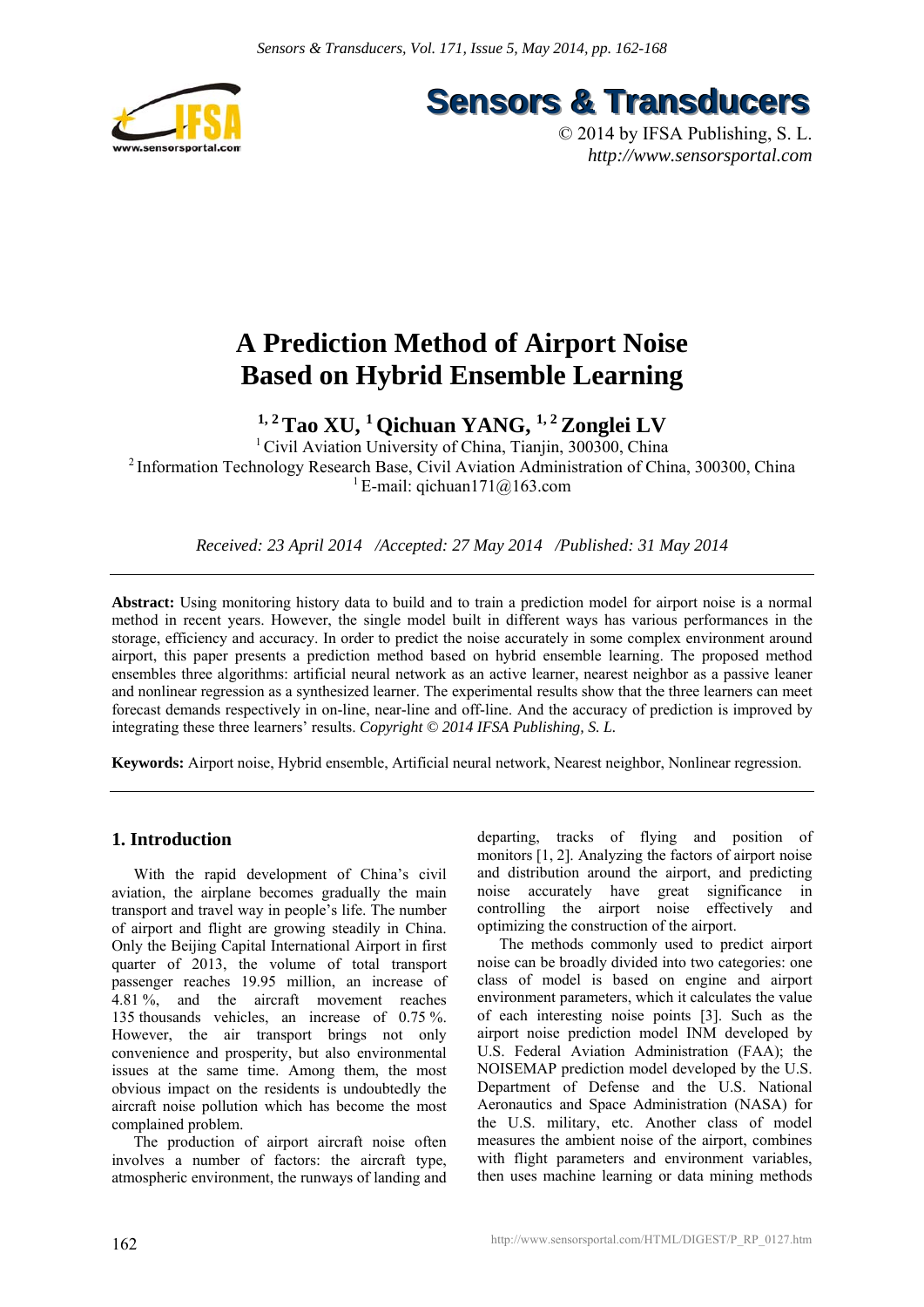to build prediction models. Such as the neural network prediction model developed by Information Technology Research Base of Civil Aviation Administration of China, etc. However, the existing prediction models have different emphases on the storage space, the execution time and the prediction accuracy. For instance, the NOISEMAP has a longer running interval; the neural network model needs a lot of training time; the clustering learning demands a mass of data.

In order to solve these problems, this paper introduces a prediction method that integrates three state-of-the-art algorithms in hybrid ensemble way. It involves the BP neural network model as an active learner to meet online forecast demands and selects Nearest Neighbor as a passive learner to complete offline prediction tasks. Meanwhile, nonlinear regression is applied as a half positive and half negative learner to construct a near-line prediction model. In addition, these three methods can also be integrated together to get a better forecast accuracy.

## **2. Related Methodologies**

#### **2.1. Active Learning and Passive Learning**

In accordance with the periods in which models are constructed, the supervised machine learning methods can be divided into passive learning and active learning.

When training data set are given, the active learning will process the data and construct the prediction model before receiving the test instance. Such as decision trees, neural networks, Bayesian network and so on [4, 5]. Active learning consumes a lot of time to establish prediction models in the training phase. When the instance needs to be predicted, the parameters are entered simply in the model. After a few calculations, prediction results can be obtained. The prediction time is small. But the generalization ability of active learning will vary with the training samples [6, 7]. In most cases, the result is poor when the properties of training sets are quite different form them of the test sets.

Corresponding to the active learning, the passive learning just simply stores training data without constructing a model. And the prediction work does not begin until a test tuple is given. Such as nearest neighbors, locally weighted regression and casebased reasoning. Passive learning only do a small amount of work with training data, and the prediction procedures fill with much calculating work. Passive learning does not provide an explanation or an insight into the structure of the training data. However, passive learning naturally supports incremental learning and is capable of modeling ultra-complex decision spatial of polygonal. They do not estimate the objective function in the entire instance space, but make partial and disparate estimates for each instance that needs to be classified. These characteristics are not easily seen in other learning algorithm.

# **2.2. Back Propagation Artificial Neural Network**

Back propagation artificial neural network (BPANN) is currently one of the most widely used models. Fausett et al [8] introduces many useful application samples in his writing. Xie et al [9] propose several methods to improve the performance of network. Many new algometric is also proposed, such as Xiaoyuan's articles [10]. Generally, BPANN contains an input layer, a hidden layer and an output layer. The network constantly adjusts the weights through error reverse propagation, the network output, therefore, would be closer to the true value. The structure of BPANN is just shown in Fig. 1.



**Fig. 1.** Structure of BPANN.

The main training steps of BPANN:

Step 1: Processing the input propagation: the input layers accept the data and the output layers get the result through the intermediate layer by propagation calculations;

Step2: Processing the error back propagation: the output errors from the output layer pass through the middle layer to the input layer;

Step3: The input propagation model and the error back propagation process are repeated alternately;

Step4: Determining whether the global error of network tends to be a minimum.

For a BP network with a single hidden layer and d inputs, its output can be expressed as:

$$
N(x) = \sum_{i=1}^{m} c_i \sigma \left( \sum_{j=1}^{d} w_{ij} x_j + \theta_i \right), x \in R^d, d \ge 1
$$
 (1)

where  $1 \le i \le m, \theta \in R$  is the threshold,

 $w_i = (w_{i1}, w_{i2}, \dots, w_{id})^T \in R^d$  is the i-th neuron connection weights between the input layer and the hidden layer. The  $c_i$  is the connection weights between hidden layer and output layer. The  $\sigma$  is the node's activation function of hidden layer. Typically, the activation function  $\sigma$  is sigmoid function which satisfies  $\sigma(t) \rightarrow 1 (t \rightarrow \infty), \sigma(t) \rightarrow 0 (t \rightarrow -\infty)$ .

As BPANN has good approximation capability with the data structure and the nonlinear relationship among attributes, it is considered as an active learning algorithm.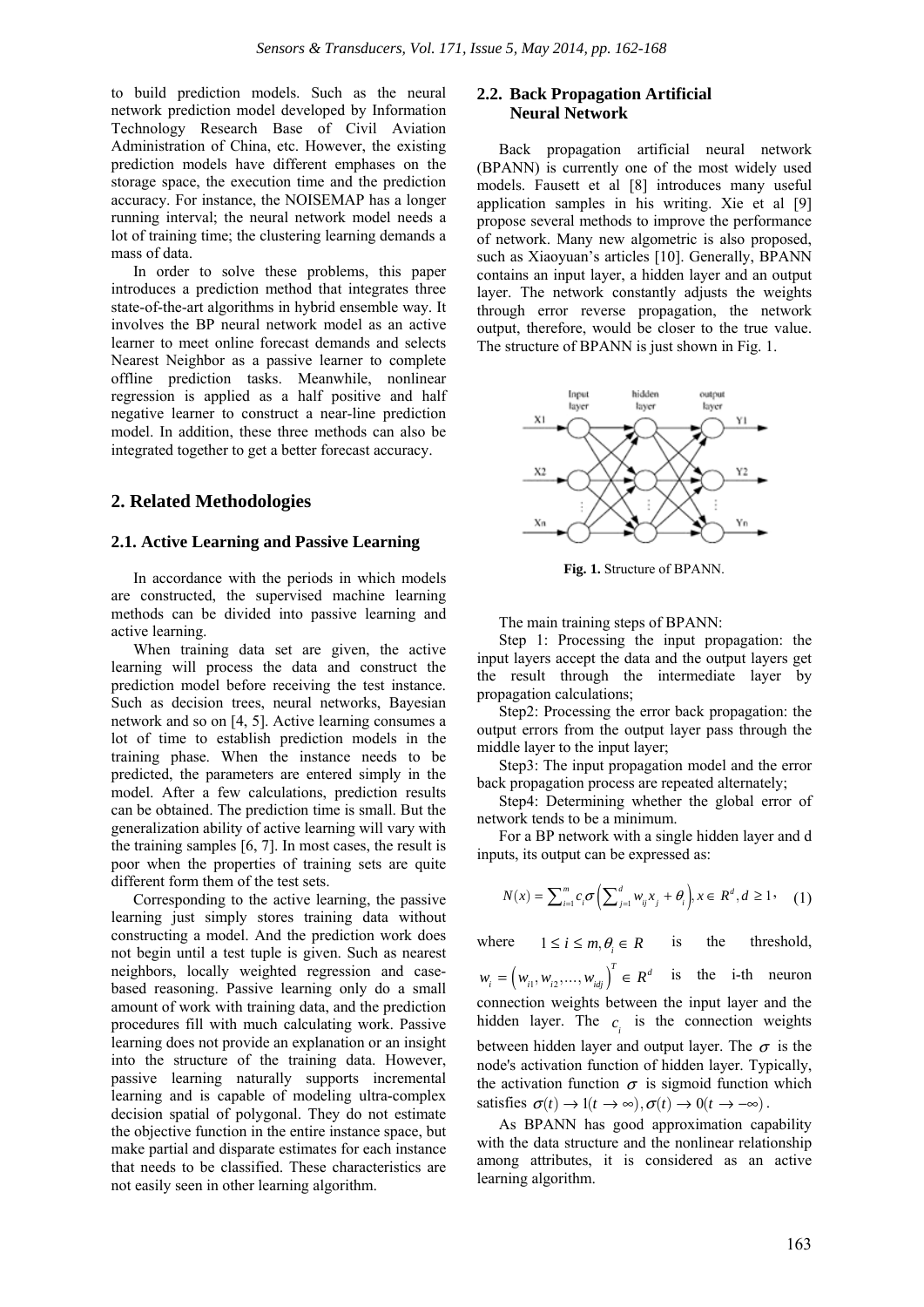## **2.3 Regression Analysis**

Regression analysis is a mathematical and statistical analysis model that can be used to build model between one or more predictor variables and a response variable. Lefever et al [11] use it to predict strength in his research. The work of Chen et al [12] reaches an excellent fit in prediction of atmospheric environment.

In actual science researches, scholars often encounter in the nonlinear regression problems which cannot be processed in linear way. To this end, stepwise regression using the least squares method is put forward to establish equation based on multiple regression in the process. This method calculates partial regression sum of squares for each independent variable. Then it selects variables which have the minimum partial regression sum of squares to do statistical tests. At the same time, the independent variables with significant effect are introduced gradually to the equation. When the equation does not introduce any new variables, the stepwise regression procedure is end.

In general, for the dependent variable Y and the independent variables  $x_1, x_2, x_3, ..., x_m$ , the multivariate regression can be expressed as

$$
Y = a_0 + a_1 x_1^{b_1} + a_2 x_2^{b_2} + \cdots + a_m x_m^{bm} + \varepsilon \,, \quad (2)
$$

where  $a_0, a_1, \ldots, a_m$  are the undetermined coefficients of the equation;  $b_0, b_1, \ldots, b_m$  are the factor coefficient for the non-linear relationship, and  $\mathcal E$  is random error in normally distributed.

## **2.4. Nearest Neighbor**

Nearest neighbors (NN) algorithm is an analogybased learning method, namely, to learn by comparing a given test tuple with similar training tuple. Since the algorithm describes training tuples with N dimensional vectors, each tuple represents a point in N-dimensional space. All training tuples are stored in the N-dimensional space. When a tuple position is given, the nearest neighbor algorithm searches for the space, finds the closest unknown tuple in those training tuples. This process is described as follows:

Input: Training tuple set D, Test tuple set Z Output: Prediction set N of Z For each  $z_i \in Z$ For each  $d_i \in D$ Compute distance  $(z_i, d_j)$ If distance  $(z_i, d_i) < Max$ 

Set  $z_i$  in neighbor for  $d_i$ 

End  
\n
$$
n_i = \frac{1}{length(neighbour)} \sum_{j=1}^{length(neighbour)} d_j
$$
\nSet  $n_i$  to  $z_i$   
\nEnd

The search speed is determined by calculating the distance between tuples. In order to improve the speed, the technologies of increment is proposed by Wu et al [13] to calculate the distance between the geometric data; Tao et al [14] use the space filling curve technical to process K-nearest neighbor queries; Zhang et al [15] propose a similar query technology based on learning to construct similarity matrix of database and to train classifier and calculate the distance.

Euclidean vector is used here to measure the distance between tuples, which is calculated as follows:

distance
$$
(z,d) = sqrt\left(\sum_{i=1}^{length(z)} (z_i - d_i)^2\right)
$$
, (3)

where d represents the training set and z represents the test set. Length (z) indicates that number of elements in the data set is z.

#### **3. The Hybrid Ensemble Method**

To meet the requirements of different kinds of predictions, the airport noise prediction method based on hybrid ensemble consists of three parts:  $P_{\mu \nu}$  (BP) neural network),  $P_{NR}$  (nonlinear regression) and  $P_{NN}$  (nearest neighbor). Linear combination is used to integrate these three predictions model. Namely:

$$
P_{\text{final}} = w_1 P_{\text{BP}} + w_2 P_{\text{NR}} + w_3 P_{\text{KNN}} ,\qquad (4)
$$

In formula (4),  $w_1, w_2, w_3 \in [0,1]$  means the weights of models. Different weights correspond to the various prediction properties, shown in Table 1.

**Table 1.** Function of weights.

| $(w_1, w_2, w_3)$     | On-<br>Line | Near-<br>Line | Off-<br>Line | <b>Hybrid</b> |
|-----------------------|-------------|---------------|--------------|---------------|
| (1,0,0)               | ٦           |               |              |               |
| (0,1,0)               | ×           |               | ×            | $\times$      |
| (0,0,1)               | ×           |               |              |               |
| $w_{1,2,3} \in (0,1)$ | ×           | ×             | ×            |               |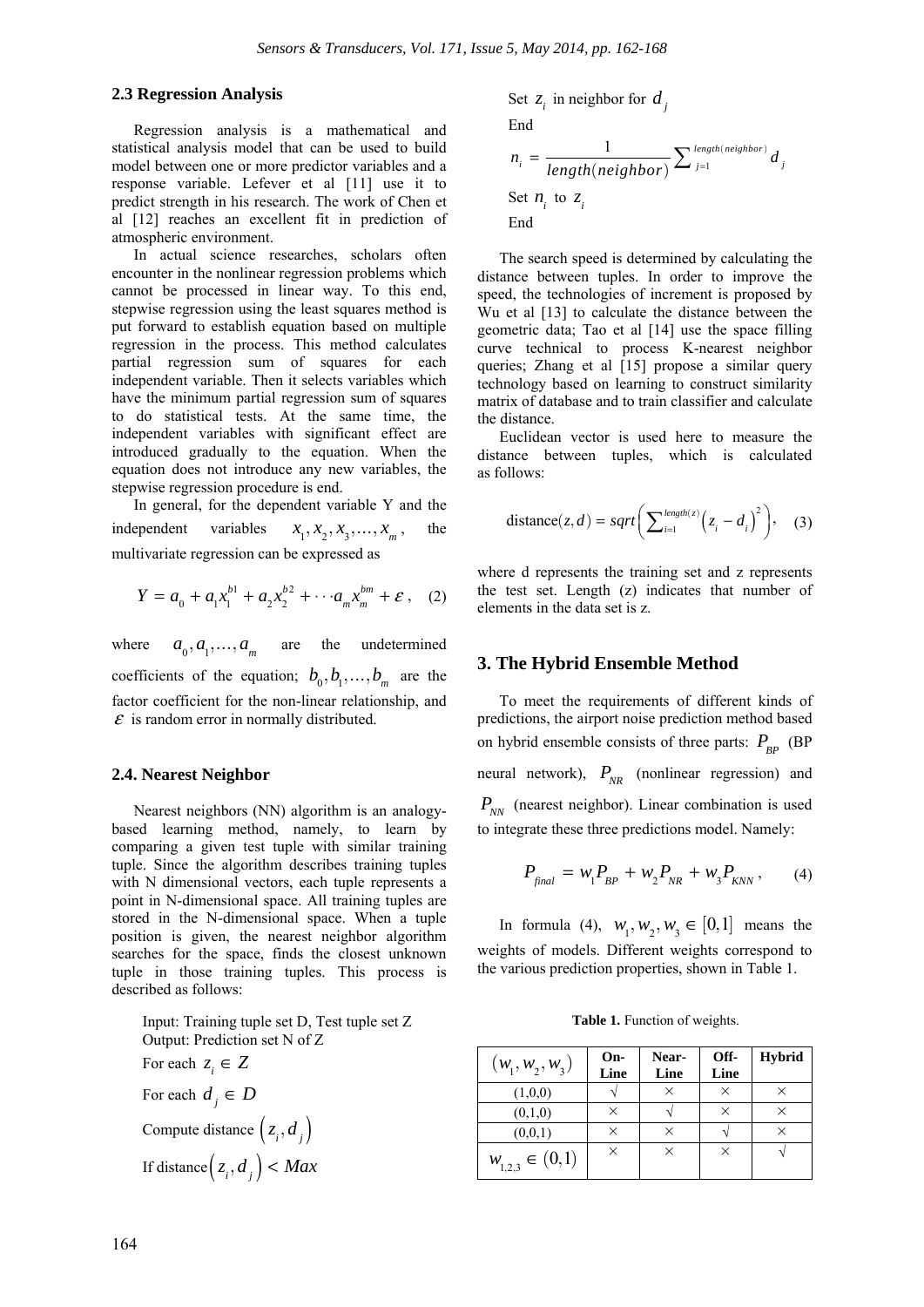When one of the  $w_i$  is set to 1, the corresponding

model are considered to predict alone. And the hybrid ensemble prediction is active when it is between 0 and 1.

These three prediction models are trained respectively according to the airport historical noise data and the parameters of them are constructed through the training procedure.

#### **3.1. Description of Models**

#### **3.1.1. BPANN**

The BPANN is given as an online prediction model for its active learning properties. In order to establish a BPANN prediction model for a specific airport, the history noise monitoring data of the airport is used to train the network. During the training process, the structure of the network is altered several times to get a better fitting performance.

BP neural network with at least one S-type hidden layer and a linear output layer can approximate any rational function. Increasing the number of neurons or layers in the network can increase its accuracy. In specific airport, the aircraft noise propagation model is a continuous nonlinear rational function. BP neural network with three layers are used in the propagation fitting.

The transfer function is a continuously differentiable non-decreasing function. The tangent S-type transfer function, therefore, is used in the input and hidden layer. A linear transfer function, therefore, is used in the output layer. Neuron number of hidden layer currently lacks theoretical guidance. Generally, it is determined through experience and experiments. Related experiments show that when the input layer and hidden layer neurons are 6 and 15, the network can quickly achieves the desired accuracy. The number of neurons in the output layer is determined by the specific issues. Since the noise value is the only output value of the network, the output layer neuron number is 1. In order to speed up network convergence and to avoid falling into local minimum, additional momentum and adaptive learning rate are applied in the network.

#### **3.1.2. Nonlinear Regression**

The nonlinear regression model is involved as a near-line prediction model. The model combines both active learning and passive learning process.

Active learning part works before receiving the test set. Based on historical monitoring data, the binary attributes are divided into a plurality of subsets. Multiple linear regression models are built based on each subset.

When a test set is given, binary parameters are used to classify the set and to choose the

corresponding constructed model. And non-binary parameters are input in the model to obtain the prediction values.

#### **3.1.3. Nearest Neighbor**

The nearest neighbor is introduced as offline prediction models. Although there is no training process before forecasting the test sets. Some preprocessing is executed in order to accelerate the searching process.

The parameters of historical data are ranged according to the size of its value field. Then a list of parameters is given for the next search process. The binary parameters are located at front part of the list apparently. After obtaining the test parameters, the binary parameters are calculated at first in order to accelerate the process. These continuous parameters are calculated by Equation 3 after the binary parameters.

#### **3.2. Evaluation Criteria of Airport Noise**

There are many noise evaluation criteria currently. Such as the maximum A sound level (LAmax), equivalent continuous A sound level (LEQ), sound exposure level (SEL), perceived noise level (PNL), effective perceived noise level (EPNL) and weighted equivalent continuous perceived noise level (WECPNL) and so on.

Among them, the LAmax, EPNL and SEL reflect the evaluation criteria of a single noise event. LAmax can reflect subjective evaluation of human better and can be measured easily. But it lacks the duration expression of the noise. EPNL is able to measure the intensity of a single noise event. The disadvantage is that its calculation and measurements are complex. SEL is the A sound level converted to one second of full noise in a flight event. It takes into account both the duration and intensity of sound. SEL expression is:

$$
L_{AE} = 10 \lg \left[ \frac{1}{T_0} \int_{t_1}^{t_2} \frac{P_A^2(t)}{P_0^2} dt \right],
$$
 (5)

or

$$
L_{AE} = 10 \lg \left( \frac{1}{T_0} \int_{t_1}^{t_2} 10^{L_A(t)/10} \right), \tag{6}
$$

where  $T_0$  is the standard time 1 second;  $t_1$  and  $t_2$  stand for the start time and end time of event respectively; PA (t) is for the A-weighted instantaneous sound pressure at time t;  $P_0$  is the reference sound pressure; LA(t) is for the instantaneous A sound level during the sound interval. As SEL is normalized to one second intervals, it is easy to compare the energy value in different noise events. This article, therefore,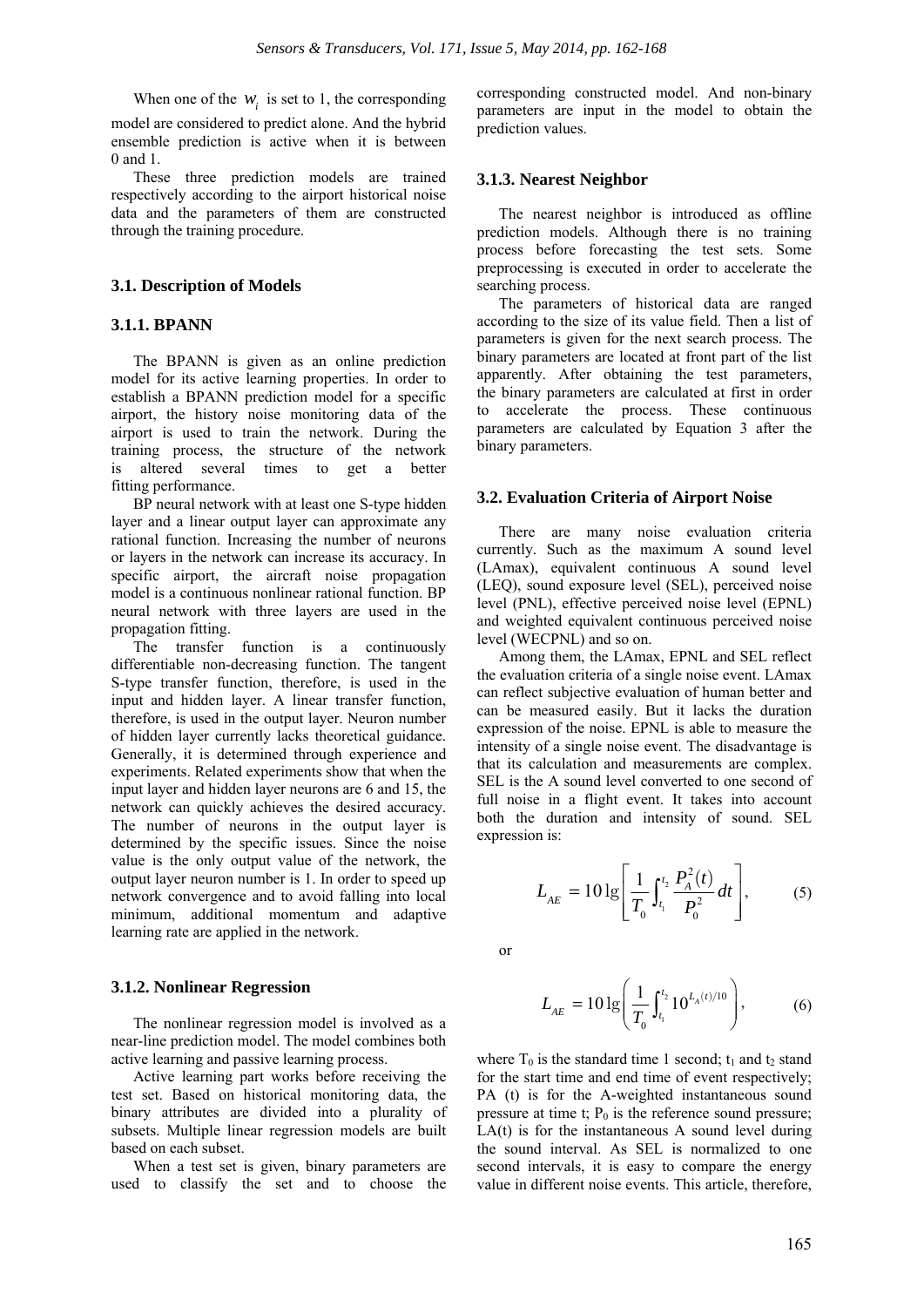uses SEL as the noise evaluation criteria of a single flight event.

**4. Experiments and Results** 

## **4.1. Experimental Data and Data Preprocessing**

Monitoring noise data sets of 2011 in a large hub airport of China are used in the experiment. The data sets consist of 23 monitoring points around the airport. Four types of aircraft B738, A321, B733, and A320 are selected in the experiment since they have

the largest number of flying event in the airports. Statistical data are shown in Table 2.

**Table 2.** Statistical Table of Experiment Data

| No | Aircraft    | <b>Total</b><br><b>Number</b> | <b>Training</b><br><b>Set</b> | <b>Test</b><br><b>Set</b> |  |
|----|-------------|-------------------------------|-------------------------------|---------------------------|--|
|    | <b>B738</b> | 7584                          | 5688                          | 1896                      |  |
|    | A321        | 2608                          | 1956                          | 652                       |  |
|    | <b>B733</b> | 1700                          | 1275                          | 425                       |  |
|    | A332        | 1668                          | 1251                          |                           |  |

All the flying event records of each model during a month consist the training data. The format of data is shown in Table 3.

| Flight         | Operation           | Aircraft<br>Type    | Runway   | Spatial-<br>Distance (m) | Horizontal-<br>Distance (m) | Height<br>(m) | Wind-<br>Velocity (m/s) |
|----------------|---------------------|---------------------|----------|--------------------------|-----------------------------|---------------|-------------------------|
| CCA975         | DEP                 | B738                | 18L      | 2148                     | 2060                        | 610           | 0.29                    |
| CCA975         | <b>DEP</b>          | <b>B738</b>         | 18L      | 1070                     | 885                         | 602           | 0.29                    |
| <b>CCA1136</b> | ARR                 | B733                | 18L      | 1131                     | 1057                        | 403           | 0.29                    |
| $\cdots$       | $\cdot \cdot \cdot$ | $\cdot \cdot \cdot$ | $\cdots$ | $\cdots$                 |                             |               |                         |

**Table 3.** Record format of monitoring data

Meanwhile, the standardization is used in this paper to prevent that the attributes with larger initial range have larger weights than other attributes and to prevent the high computational complexity caused by different accuracy. The deviation standardized processing is used in process the raw data:

$$
Di = (di - MIN(D))/(MAX(D) - MIN(D)) \tag{7}
$$

The output results are recovered by against standardization:

$$
di=Di*(MAX(D)-MIN(D))+MIN(D)
$$
 (8)

The MIN (D) and MAX (D) in Equation (7) and (8) denote the minimum and maximum values sample respectively in data set D.

#### **4.2. Experiment Description**

The experiment consists of two parts: the first part is to test performance of three prediction models in airport noise environment; the second part is the test of hybrid ensemble that integrates there models together.

In the regression model experiment, the data residuals are calculated at first, then the data points with larger residuals from the original data are removed. Part of results is shown in Fig. 2, the red points' residual is too large and relatively unusual. These data points are excluded.



**Fig. 2.** Data residuals statistics.

Stepwise regression is constructed after the above cleaning process. The parameters of stepwise in each step are shown in Table 4. After observing the constant value (Intercept), the residual standard deviation (RMSE), the multiple correlation coefficient of fitting R2, the corrected multiple correlation coefficient Adj-R2, F value and the corresponding probability P, optimal equation form can be determined as  $y=f(b, x1, x4, x6, x2, x3)$ .

Data cleansing and stepwise processes are repeated until there are no outstanding data points. The regression equation expression is constructed at the end of the process. And each type of flight will have its own expression.

The mean absolute forecast error and average time of regression prediction model is shown in Table 5 compared with other two models.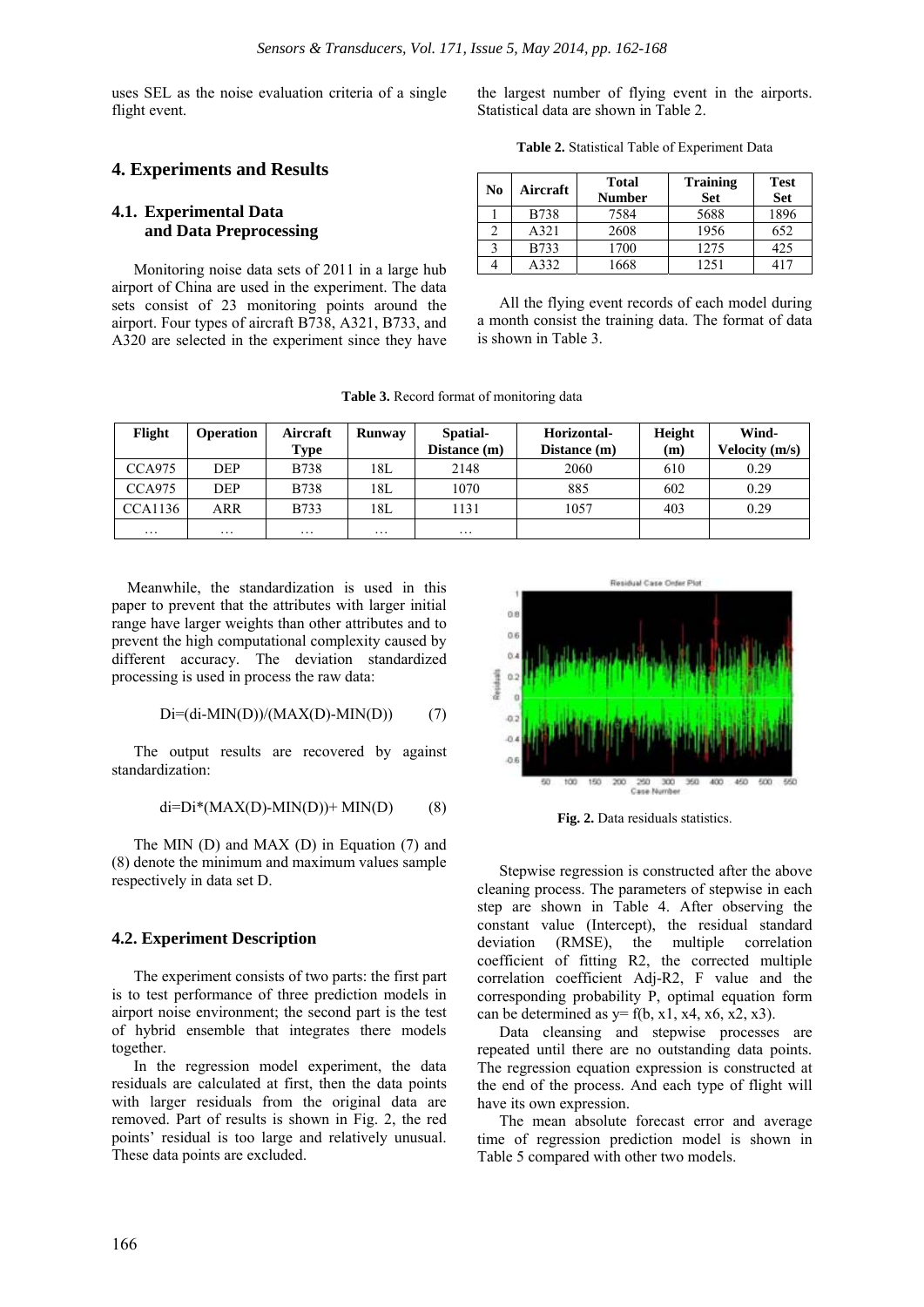| <b>Step</b> | <b>Introduced Variables</b> | <b>Parameters</b> |             |                |          |              |         |  |
|-------------|-----------------------------|-------------------|-------------|----------------|----------|--------------|---------|--|
|             |                             | <b>Intercept</b>  | <b>RMSE</b> | R <sub>2</sub> | Adi-R2   | D            |         |  |
|             | f(b, x1)                    | 0.856545          | 0.147619    | 0.570902       | 0.570122 | 4.03459e-103 | 731.758 |  |
| 2           | f(b, x1, x4)                | 0.846088          | 0.146113    | 0.580372       | 0.578843 | 2.99407e-104 | 379.651 |  |
|             | f(b, x1, x4, x6)            | 0.828471          | 0.144923    | 0.587934       | 0.585678 | 4.55126e-105 | 260.628 |  |
| 4           | f(b, x1, x4, x6, x2)        | 0.726348          | 0.142669    | 0.601383       | 0.598468 | 9.34866e-108 | 206.311 |  |
|             | f(b, x1, x4, x6, x2, x3)    | 0.651367          | 0.142218    | 0.604622       | 0.601001 | 1.55569e-107 | 166.991 |  |

#### **Table 4.** Parameters of regression.

#### **Table 5.** Errors and time.

| Aircraft    | <b>BPANN</b> |         | <b>Regression</b> |                 | <b>Nearest Neighbor</b> |         | <b>Hybrid Ensemble</b> |         |
|-------------|--------------|---------|-------------------|-----------------|-------------------------|---------|------------------------|---------|
|             | Error(dB)    | Time(s) | Error(dB)         | Time(s)         | Error(dB)               | Time(s) | Error(dB)              | Time(s) |
| <b>B737</b> |              |         |                   | 6.5             | 2.9                     |         |                        |         |
| A321        |              | 3.0     |                   |                 | 77                      | 14      | .76                    |         |
| <b>B733</b> | 2.9          | 2.9     |                   | $\Omega$ $\tau$ | ົ<br>2.2                | 16      | 2.1                    |         |
| 4332        |              | 3.0     |                   |                 | 4.1                     |         |                        |         |

As for the BP neural network model in the experiment, model parameters are set in accordance with the section 3.1. Here the iterative training process of type B738 is shown in Fig. 3 as an example. The network achieves a relatively stable state in the 4th iteration. The training process of other three models is similar.



**Fig. 3.** BPANN training process of B738.

After training the BPANN model, the test data sets are input to get the prediction values. Part of the comparison between the true value and prediction value is shown in Fig. 4. Meanwhile each forecast time is recorded with mean absolute error in Table 5.

There is no training process for the nearest neighbor as a passive learning model. In the experiment, the training sets of the four types of aircraft are treated as a comparative database to find the nearest tuples. The results are recorded and mean absolute errors are calculated with time, shown in Table 5.

Finally, according to the Equation (4), three prediction models are heterogeneously integrated by weights. The weights are calculated in accordance with the mean absolute error of each model given in Table 5. The greater the error is, the smaller its weight will be. The results are also recorded in Table 5.



**Fig. 4.** Comparison of true and prediction value by BPANN.

#### **4.3 Analysis of Experimental Results**

From the experimental results of Table 5, it can be seen that the three prediction models have significant difference in time performance. The BPANN is the fastest model and the Nearest Neighbor is the slowest one. As the requirement for the online prediction is generally defined within 5 seconds, BPANN is competent in this job. The interaction operation with the database in Nearest Neighbor is involved in its prediction process. The finding and comparing process in the database consumes a lot of time.

Thus it is arranged as the off line prediction model. Meanwhile, the regression has a moderate performance.

Secondly, the prediction accuracy of the three models are dissimilar in different data sets. After analyzing the experiment results and training data